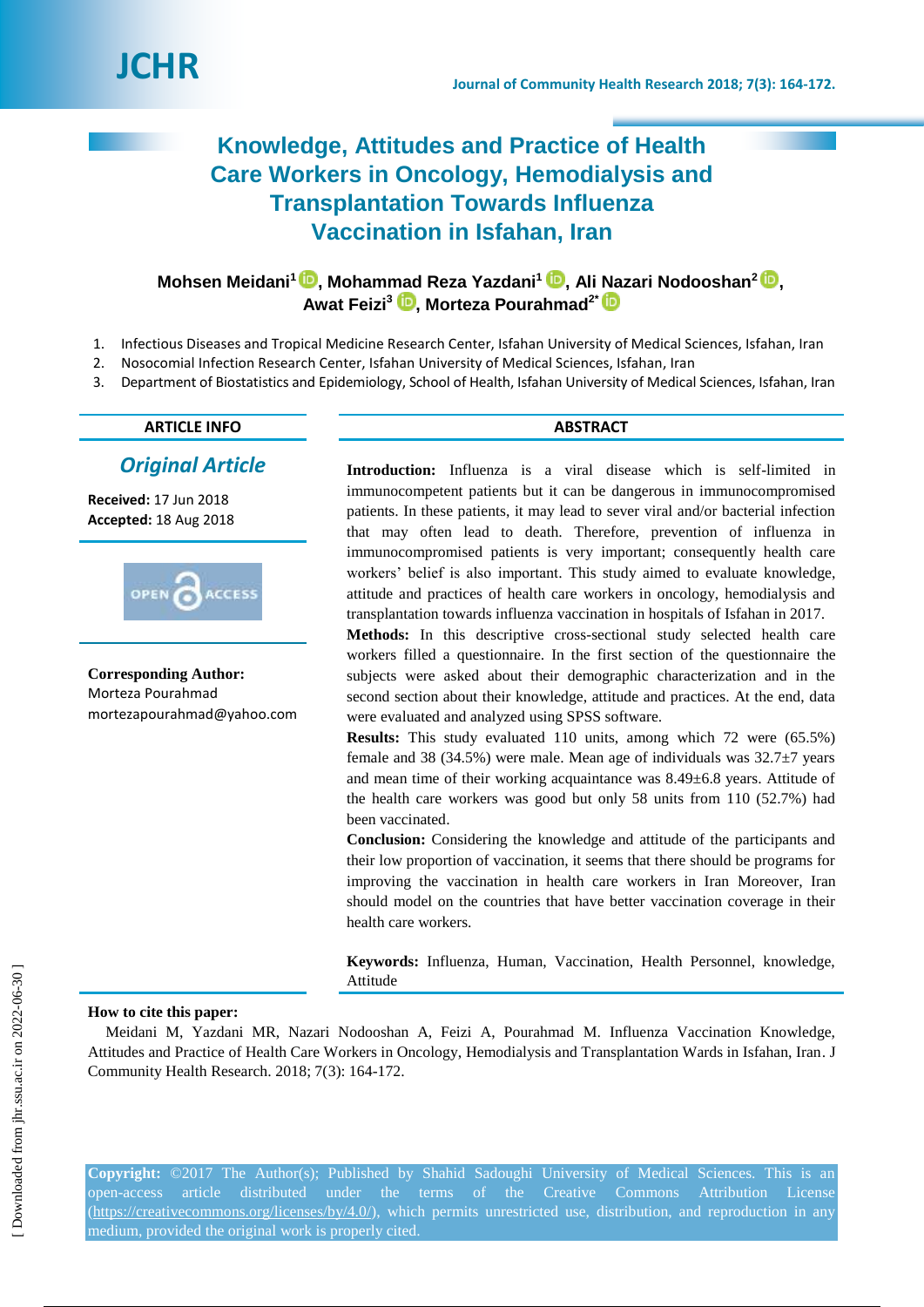# **Introduction**

The flu is a common cold disease caused by RNA influenza virus. Although the disease is a common cold, but symptoms sometimes are severe. According to the World Health Organization (WHO), a large number of people die of this disease every year, and annually 3 to 5 million people catch the disease and between 250 and 500,000 cases are dead.  $(1, 2)$ . These figures are different in different countries, and in addition to the pathogenicity and mortality, rates of absence from work and school are also significant. In the United States, 50 in 1000 people are reported to have influenza per year. In this country, 189 million students each year are absent from school because of influenza, and according to statistics, roughly 129 million days a year, the parents and children of these children do not work due to their children's illness<sup>(3)</sup>.

The Eastern Mediterranean Regional Office (EMRO) has a report of over one thousand death in 2010. It also reported over 3672 cases of H1N1 and 147 deaths, up to 10 February 2010 in Iran. Due to the sudden onset of symptoms and muscle aches, influenza is differentiated from other viral causes of common cold  $<sup>(4)</sup>$ .</sup>

The virus of the disease is transmitted to people in various ways, through three main known ways  $(5)$ : 1) Transmission through the droplet 2) Transmission through droplet nuclei or aerosols and 3) Contact transmission.

Children under the age of two, the elderly over the age of 65, people with chronic diseases such as heart, lung, kidney, liver, blood and metabolic diseases such as diabetes and immunocompromised patients increasingly develop the risk of having the disease, and influenza can lead to issues such as hospitalization, the need for medical treatments and even death in these patients  $(2, 6)$ . As stated, people who are vulnerable and susceptible to influenza are immunocompromised. Immunity of these patients may be due to different reasons: such as taking immune suppressive drugs, having exposure to radiation, malnutrition, or developing immunecomprising diseases. These patients are susceptible to infectious diseases, including influenza, and studies indicate their high mortality rates, for example, in a study by Cooksley, et al., the rate of flu-related mortality in cancer patients is estimated up to 9%  $(7)$ .

The most important factors in the transmission of the disease to the patients, and especially to vulnerable patients, are health personnel, either nurses or doctors. The statistics show that 11 to 59 percent of health care workers may be infected with influenza  $(2, 8)$ . Although influenza patients can be treated with anti-influenza drugs, vaccination of patients, especially patients at risk, is of paramount importance  $(9)$ . On the other hand, health personnel can also prevent the onset of disease by vaccination and ultimately the spread of the disease to other patients. However, studies show that vaccination is not welcomed by all health personnel. This is especially important for nurses and doctors who take care of the immunocompromised patients (such as transplant unit nurses), and they may transmit the disease to their patients if they are not vaccinated.

Therefore, it is important to study the lack of willingness of this group of health care personnel to influenza vaccination, and the barriers should be identified and resolved as far as possible, to eliminate the risk of the transmission of disease from this group to the immunocompromised patients According to the above mentioned statements, studying the knowledge, attitude and performance of this group of health personnel is important. This study tried to evaluate these criteria in personnel who were working in the oncology, hemodialysis and transplantation units of hospitals affiliated to Isfahan University of Medical Sciences.

# **Methods**

This is a cross-sectional descriptive study which was carried out in 2017 in wards of Onychology, Hemodialysis and transplant of hospitals, affiliated to Isfahan University of Medical Sciences.

Based on a census of employees in these sectors, the total number of people surveyed was estimated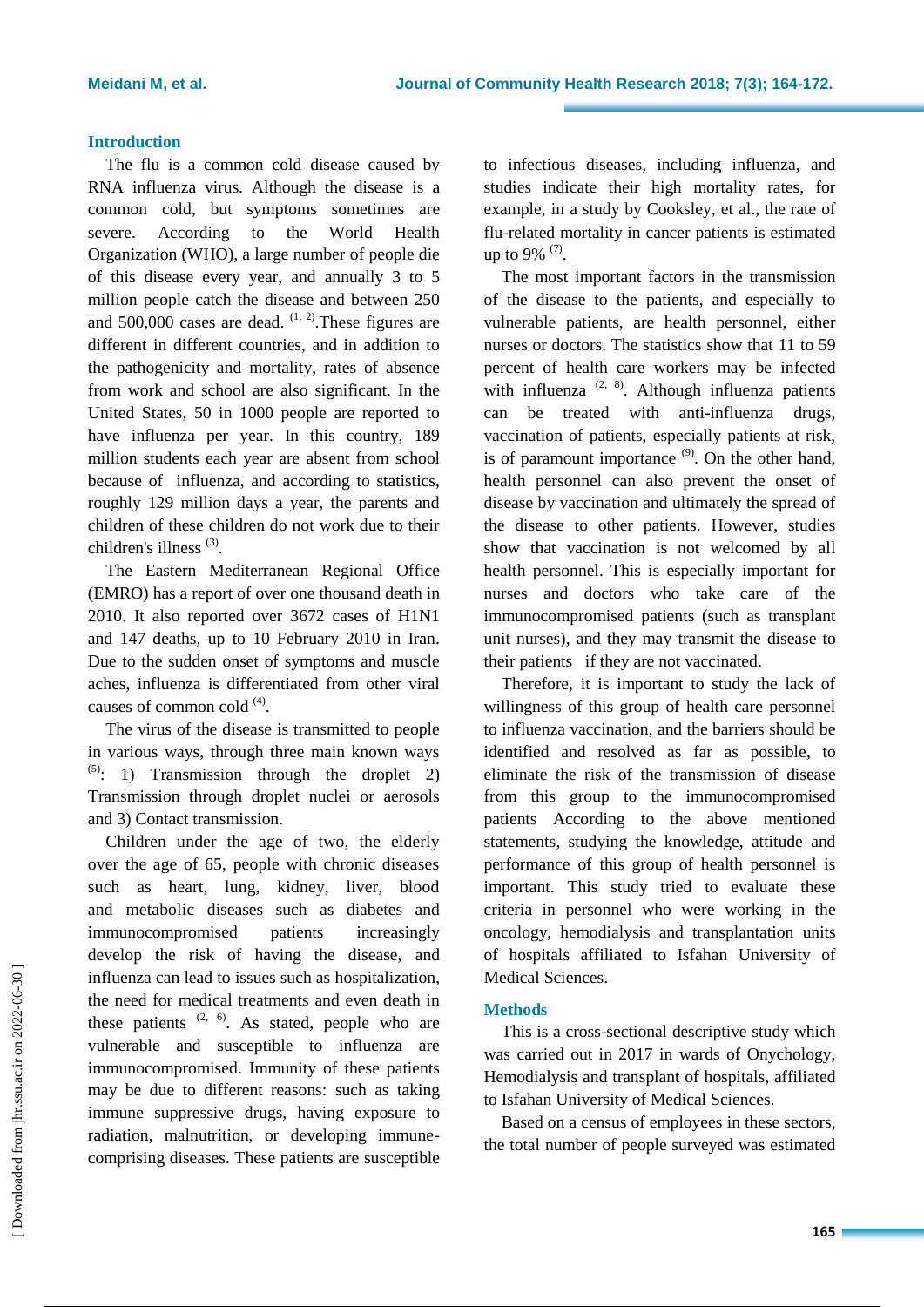to be 140, including 90 in oncology, 35 in hemodialysis and 15 in transplant wards. The study population consisted of nurses, doctors, health care workers and assistants of the above mentioned units.

In this survey, people in the selected sectors were chosen by census and after obtaining informed consent, they enrolled in the study. The staffs that did not fill out the questionnaire completely or during the completion of the questionnaire resigned from the study for specific reasons were excluded. Finally, 110 participants who completed the questionnaires carefully were included in the study and the the data were analyzed.

At the beginning, a questionnaire for validity and reliability was provided to a member of the faculty of social medicine and three faculty members of the infectious ward of Alzahra Hospital in Isfahan. After obtaining their consent, the questionnaire was given to twenty employees of the selected units. After completing them, the validity, internal and external reliability of the questionnaire were evaluated by Cronbach's alpha (85%) and Intraclass Correlation Coefficient (ICC) (0.87). After this step, a validated questionnaire was distributed among all employed personnel in the selected sectors and they were asked to carefully study and complete it.

The first part of the questionnaire was about the demographic characteristics of the selected research units' worker: age (years), gender (male and female), education (level), occupation (doctor, nurse, caregiver and services) and work experience (in terms of year). The participants were also asked about the special diseases that they might have including cardiovascular disease, chronic respiratory disease, kidney disease, liver disease, blood diseases, metabolic diseases (such as diabetes), autoimmune diseases and other diseases, for which use of the flu vaccine might be necessity.

In the second part of the questionnaire, the level of knowledge, attitude and performance of the participants were asked. It consisted of 34 questions, categorized in three parts: knowledge, attitude, and performance.

At the end of the study, the data were analyzed using SPSS statistical software, related tables were drawn and the appropriate statistical tests were carried out.

This study is approved by ethical committee of research in Isfahan University of Medical Sciences and the number IR.MUI.rec.1396.3.1392 is assigned to it.

# **Results**

In this study, 110 subjects participated, 72 (65.5%) were female and the remaining 38 (34.5%) were male.

The mean age of the subjects was  $32.7 \pm 7$  years and their mean of their working occupation was 8.49  $\pm$  8.9 years. 74 (67.3%) of the subjects were nurses ( Table 1).

| <b>Frequency Job</b> | <b>Frequency</b> | <b>Relative frequency</b> |
|----------------------|------------------|---------------------------|
| Physician            | 13               | 11.8%                     |
| Nurse                | 74               | 67.3%                     |
| Health crew          | 14               | 12.7%                     |
| Service crew         | 9                | 8.2%                      |
| Total                | 110              | 100%                      |

**Table 1.** Frequency of subjects participating in the study according to their job

# **A: Participants' Knowledge Score:**

In this section, 8 questions were considered. The correct answer was scored one and the incorrect answers or questions that were not answered, the score was considered zero, and finally the total

score obtained was considered as the evaluation criterion for the level of knowledge in participants.

The questions that are used to assess the participants' knowledge are given in the table below: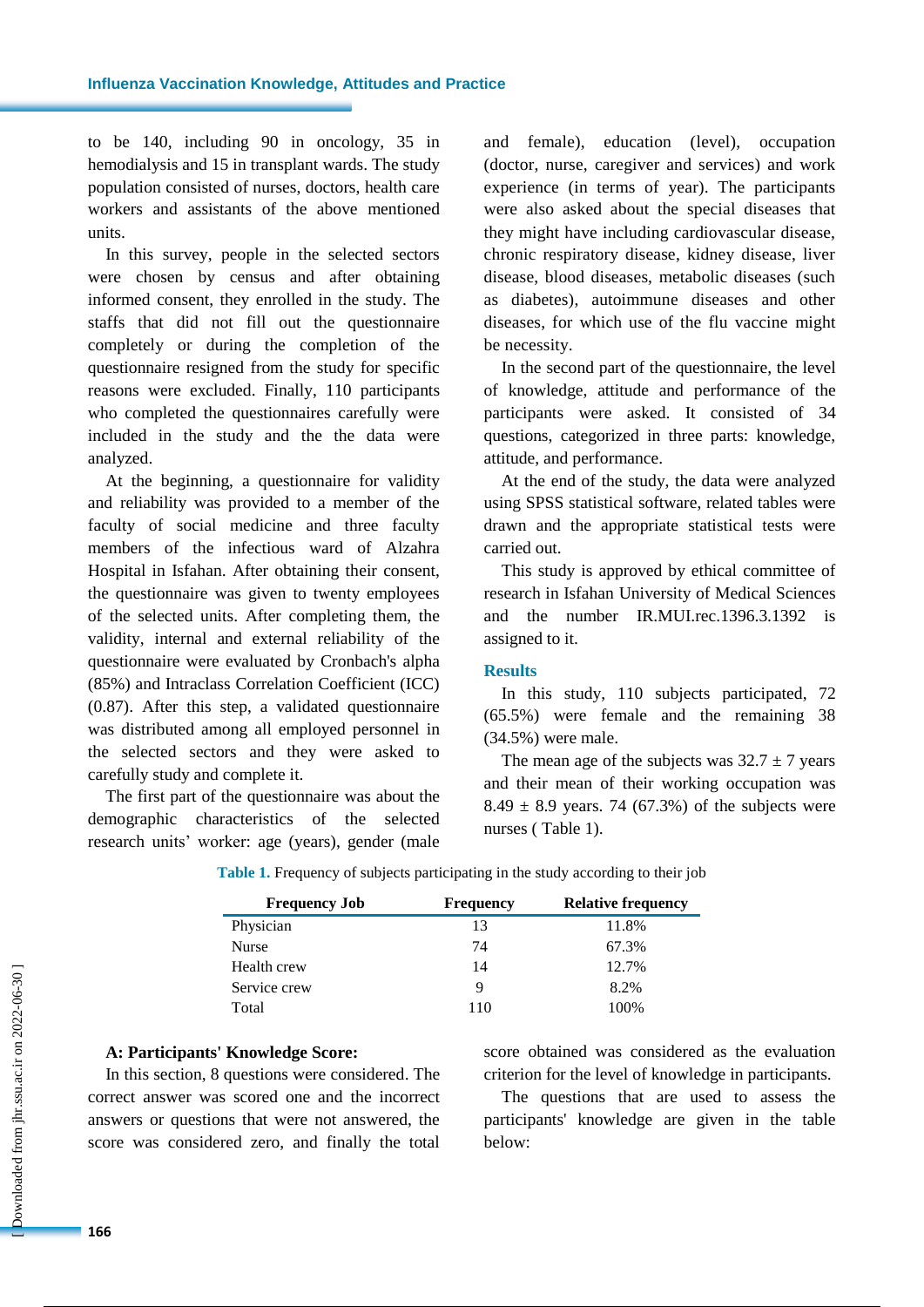1- Influenza transmission is possible through hospital staff to hospitalized patients.

2. Despite vaccination, there is still the risk of developing influenzaa.

3. The flu for the patients who referd to this unit is important and dangerous.

4. Having special diseases, such as cardiovascular disease or chronic illness, increase the need for vaccination.

5. When is the best time to get vaccinated?

Early spring  $\Box$  before the onset of influenza season  $\Box$  in influenza season  $\Box$ 

6. What is the most important way to prevent influenza? Washing hands  $\Box$  Using vaccination  $\Box$  Using mask  $\Box$ 

7. How often should an influenza vaccine be used? One-time □ Monthly □ Seasonal □ Annual □

8. How long does vaccination work?

Immediately after injection  $\Box$  One week  $\Box$  Two weeks  $\Box$  One year  $\Box$ 

With one point for correct answers and zero points for unanswered or false answers, the minimum score was 0 and maximum was 8, the score obtained was based on the scale of 0 to 20, and the mean score of knowledge was calculated 4.4 75/14 . These scores were classified into three categories: Bad (Under 10), Moderate (10-14) and Excellent (15-20).

These statistics show that, regardless of occupation and education level, most subjects obtained a good score on knowledge, out of a total

of 110 participants, 78 (70.9%) obtained high score and 24 (21.8%) obtained middle score, and only 8 (7.3%) had low score.

Most of the subjects with a high score were in the nursing group. Although, the highest number of participants was in this group, it should be noted that 69.9% of them had a high score. On the other hand, the participating physicians had also a high score of 9/76%, and none of them had a low score (Table).

| Occupation   | High  | <b>Middle</b> | low            | <b>Total</b> |
|--------------|-------|---------------|----------------|--------------|
|              | 10    | 3             | $\overline{0}$ | 13           |
| Physician    | 76.9% | 23.1%         | 0%             | 100%         |
|              | 12.8% | 12.5%         | 0%             |              |
|              | 51    | 18            | 5              | 74           |
| Nurse        | 68.9% | 24.3%         | 6.8%           | 100%         |
|              | 65.4% | 75%           | 62.5%          |              |
|              | 8     | 3             | 3              | 14           |
| Health crew  | 57.1% | 21.4%         | 21.4%          | 100%         |
|              | 10.3% | 12.5%         | 37.5%          |              |
|              | 9     | $\Omega$      | $\overline{0}$ | 9            |
| Service crew | 100%  | $0\%$         | $0\%$          | 100%         |
|              | 11.5% | 0%            | 0%             |              |
| Total        | 78    | 24            | 8              | 110          |
|              | 70.9% | 21.8%         | 7.3%           | 100%         |
|              | 100%  | 100%          | 100%           | 100%         |

**Table 2.** Frequency distribution of the subjects studied in terms of their degree of knowledge by occupation Score score

# **B: Evaluating the Attitudes of Participants:**

In the attitude section, 17 questions reflecting participants' attitudes were designed .Questions were graded from  $-2$  to  $+2$  in a Likert spectrum ("I totally agree:  $+2$ , " I Agree:  $+1$ , "I have no idea: Zero", "I disagree: -1", and "I totally disagree: -2".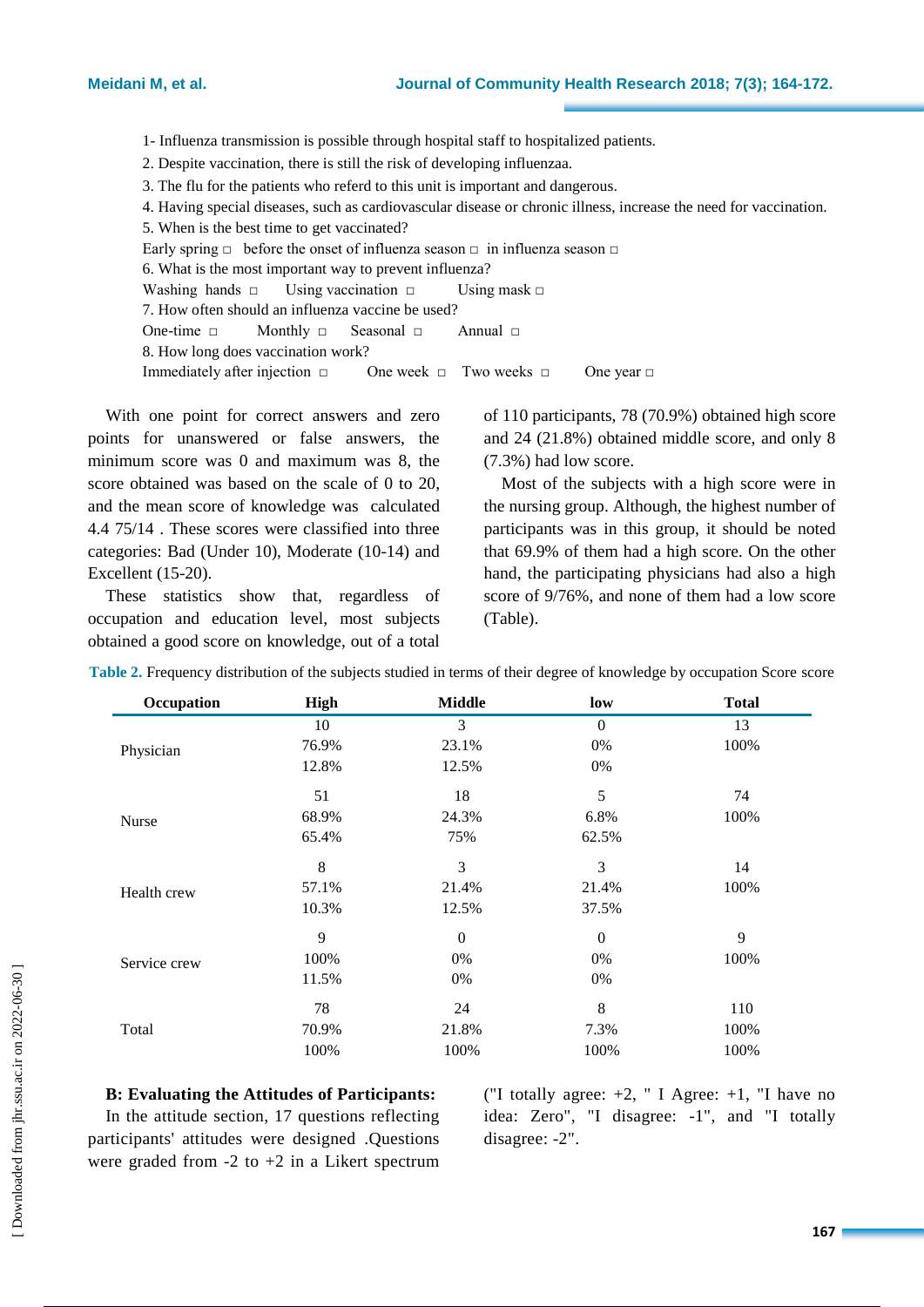# **Influenza Vaccination Knowledge, Attitudes and Practice**

The participants' attitude was evaluated in the form of questions for which the answers were presented in Table (3).

**Table 3.** Frequency distribution of participants' responses to questions about their attitude to influenza vaccination

| The criterion to measure attitude                                                                                                                                | <b>Totally</b><br>agree | agree       | N <sub>0</sub><br>comment | disagree               | Completely<br>disagree |
|------------------------------------------------------------------------------------------------------------------------------------------------------------------|-------------------------|-------------|---------------------------|------------------------|------------------------|
| 1- I believe that influenza is potentially an                                                                                                                    | 47                      | 45          | 12                        | 6                      | $\overline{0}$         |
| important patient,                                                                                                                                               | 42.7%                   | 40.9%       | 10.9%                     | 5.5%                   | 0%                     |
| 2- I believe that I am at risk of developing                                                                                                                     | 40                      | 45          | 10                        | 11                     | $\overline{4}$         |
| influenza.                                                                                                                                                       | 36.4%                   | 40.9%       | 9.1%                      | 10%                    | 3.6%                   |
| 3- I believe that the influenza vaccine plays an                                                                                                                 | 31                      | 28          | 33                        | 13                     | 5                      |
| important role in the prevention of influenza.                                                                                                                   | 28.2%                   | 25.5%       | 30%                       | 11.8%                  | 4.5%                   |
| 4. Encouragement and advice from colleagues and                                                                                                                  | 24                      | 35          | 38                        | 11                     | $\overline{c}$         |
| friends for vaccination is effective.                                                                                                                            | 21.8%                   | 31.8%       | 34.5%                     | 10%                    | 1.8%                   |
| 5. I agree with the mandatory vaccine in health                                                                                                                  | 36                      | 41          | 22                        | 8                      | 3                      |
| workers working on immunocompromised patients.                                                                                                                   | 32.7%                   | 37.3%       | 20%                       | 7.3%                   | 2.7%                   |
| 6. I agree with the vacancy free of charge for health<br>working<br>with<br>immunocompromised<br>workers<br>patients.                                            | 47<br>42.7%             | 47<br>42.7% | 12<br>10.9%               | $\overline{4}$<br>3.6% | $\boldsymbol{0}$<br>0% |
| 7. I use vaccination to prevent my infection.                                                                                                                    | 23                      | 31          | 23                        | 27                     | 6                      |
|                                                                                                                                                                  | 20.9%                   | 28.3%       | 20.9%                     | 24.5%                  | 5.5%                   |
| 8. I vaccinate to prevent the flu transmission to                                                                                                                | 25                      | 35          | 30                        | 18                     | $\overline{2}$         |
| patients.                                                                                                                                                        | 22.7%                   | 31.8%       | 27.3%                     | 16.4%                  | 1.8%                   |
| 9. Using vaccination is recommended by my doctor                                                                                                                 | 11                      | 17          | 40                        | 29                     | 13                     |
| because of my underlying illness.                                                                                                                                | 10%                     | 15.5%       | 36.4%                     | 26.4%                  | 11.8%                  |
| 10. I have a tendency to use vaccination because of                                                                                                              | 16                      | 29          | 43                        | 20                     | $\overline{2}$         |
| hospital educations.                                                                                                                                             | 14.5%                   | 26.4%       | 39.1%                     | 18.2%                  | 1.8%                   |
| 11. I recommend using flu vaccination to my                                                                                                                      | 17                      | 42          | 32                        | 17                     | $\overline{c}$         |
| colleagues.                                                                                                                                                      | 15.5%                   | 38.2%       | 29.1%                     | 15.5%                  | 1.8%                   |
| 12. I believe that using the vaccination will lead to                                                                                                            | $\tau$                  | 31          | 34                        | 30                     | 8                      |
| the flu.                                                                                                                                                         | 6.4%                    | 28.2%       | 30.9%                     | 27.3%                  | 7.3%                   |
| 13. Due to side effects, I am unwilling to use the                                                                                                               | 8                       | 31          | 31                        | 24                     | 16                     |
| vaccine.                                                                                                                                                         | 7.3%                    | 28.2%       | 28.2%                     | 21.8%                  | 14.5%                  |
| 14. I am reluctant to use vaccination due to fear of                                                                                                             | 20                      | 44          | 24                        | 10                     | 12                     |
| injections.                                                                                                                                                      | 18.2%                   | 40%         | 21.8%                     | 9.1%                   | 10.9%                  |
| 15. I do not want to use the vaccine because of its                                                                                                              | 14                      | 41          | 28                        | 20                     | $\tau$                 |
| inaccessibility.                                                                                                                                                 | 12.7%                   | 37.3%       | 25.5%                     | 18.2%                  | 6.4%                   |
| 16. I do not want to use vaccination because it costs                                                                                                            | 17                      | 41          | 25                        | 24                     | 3                      |
| a lot.                                                                                                                                                           | 15.5%                   | 37.3%       | 22.7%                     | 21.8%                  | 2.7%                   |
| 17. I believe that there is no difference in the need<br>for vaccination of personnel working in the immune<br>comprised patients unit and the personnel working | 19<br>17.3%             | 39<br>35.5% | 28<br>25.5%               | 16<br>14.5%            | 8<br>7.3%              |

in other units.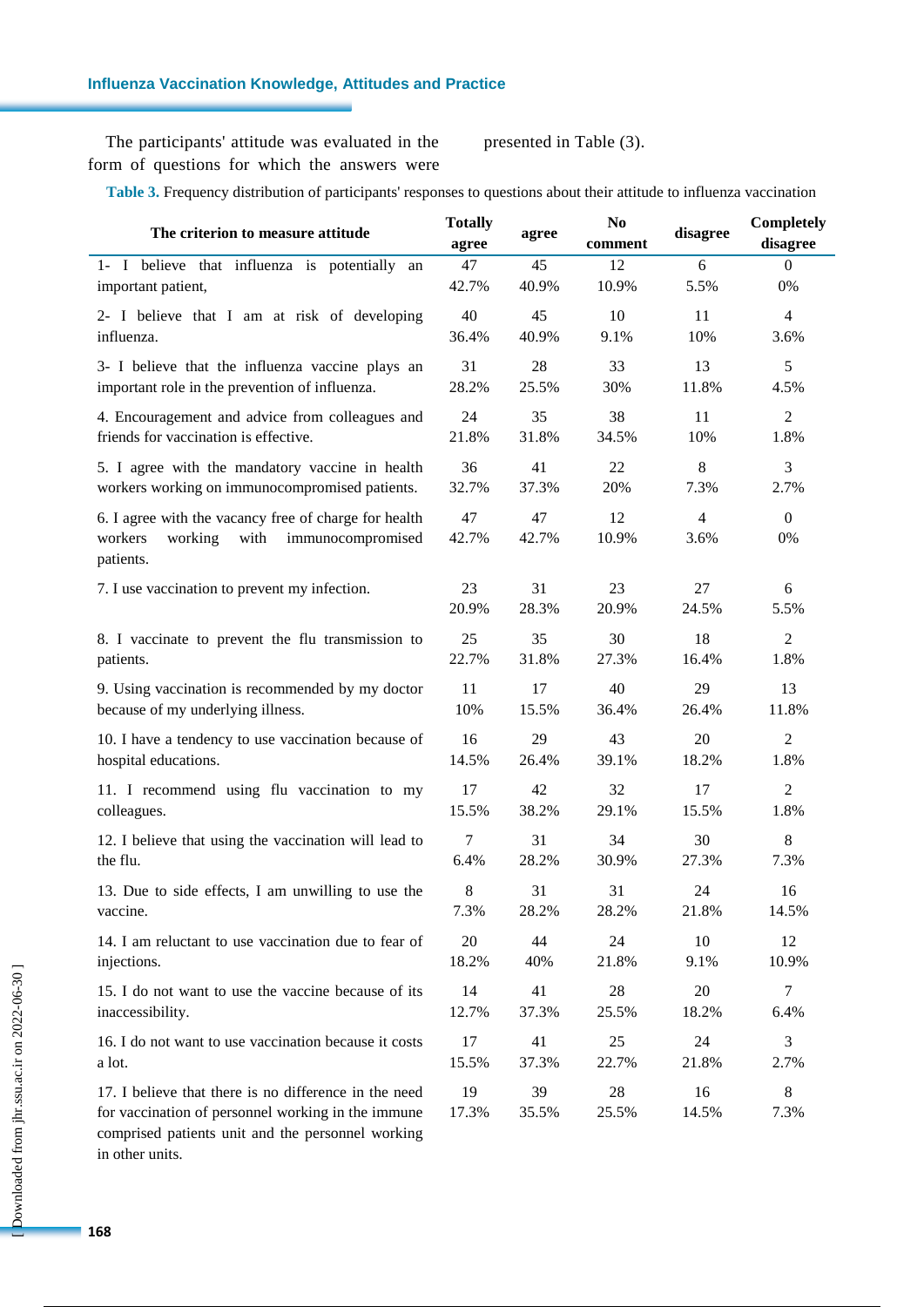# **C: Evaluating the Participants' Performance**

In this section, 7 questions were asked and recorded about the performance of the participants regarding the flu vaccination.

It should be noted that at the end two questions were designed to examine the frequency distribution of the reasons for the use or non-use of the flu vaccination.

In this section, according to the participants' response, the information is presented in Table (4).

| Table 4. Frequency distribution of participants' responses to questions related to their |
|------------------------------------------------------------------------------------------|
| performance about influenza vaccination                                                  |

| <b>Criterion to measure performance</b>                                                                                      |       | N <sub>0</sub> |
|------------------------------------------------------------------------------------------------------------------------------|-------|----------------|
| 1. I used this flu vaccine this year.                                                                                        | 30    | 80             |
|                                                                                                                              | 27.3% | 72.7%          |
| 2. I used influenza vaccination last year.                                                                                   |       | 74             |
|                                                                                                                              | 32.7% | 67.3%          |
| 3. Because I have already been vaccinated and I have seen its effect, and I tend to be<br>vaccinated in the following years. |       | 76             |
|                                                                                                                              |       | 69.1%          |
| 4. In the past years, I regularly used the flu vaccination (every year)                                                      | 15    | 95             |
|                                                                                                                              | 13.6% | 86.4%          |
| 5. In the past years, I have been using the flu vaccination (irregularly)                                                    |       | 79             |
|                                                                                                                              | 28.2% | 71.8%          |
| 6. I do not vaccinate because I have a history of allergies (to eggs)                                                        |       | 103            |
|                                                                                                                              | 6.4%  | 93.6%          |

In this study, 52 (47.3%) of the subjects had not inoculated vaccine until now, and the rest had repeated the vaccination once or 8 times. Among them, 20 (18.2%) were vaccinated once and only one person (0.9%) had inoculated vaccination for 8 times.

From the 20 subjects who inoculated, 50% of them had been inoculated because of their working environment, and only 8 of them used vaccination to prevent the transmission of the disease to patients.

Among the subjects who did not inoculate, the reason of not using influenza vaccine was that 39% of them believed, vaccination is not affective, and 37% of them mentioned side effects of the vaccine as the reason they did not inoculate.

# **Discussion**

Influenza is of great importance in immunocompromised patients. Therefore, vaccination of these patients can play a very important role in the prevention of the disease and, ultimately, the mortality in these patients. However, the vaccination of these patients in some cases is not completely done. In a study that Meidani and his colleagues have done on chemotherapy patients, only 9% of the patients received the flu vaccine that 44.4% of the cases were inoculated because of chemotherapy and 55.6% used the flu vaccine for other reasons  $(10)$ .

On the other hand, the vaccination of health personnel who take care of these patients is of great importance, because if they are infected, the chance of transmission of the disease to immunocompromised patients will increase.

Based on the results of this study, the participants, who were doctors, nurses, health care workers and service workers of the immunocompromised patients, had a relatively good level of knowledge, as a result, a high percentage of them (92.7%) showed medium to excellent level of knowledge. These results are consistent with similar studies. In a study by Honarvar and his colleagues in Shiraz on the personnel of all wards in public hospitals, their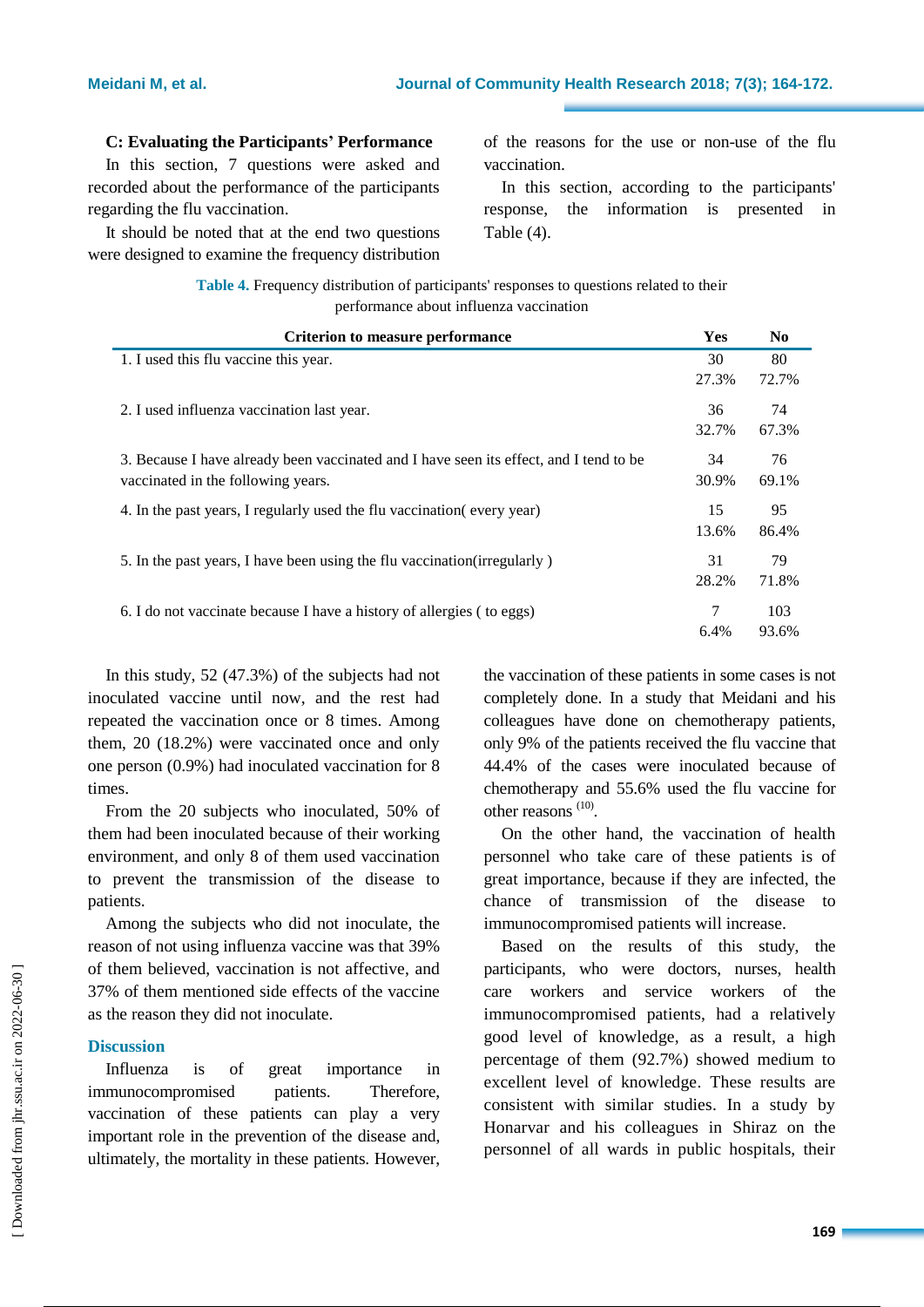knowledge score was  $16.55 \pm 2.75$  (21 points), indicating  $80\%$  desirable knowledge . These results indicate that knowledge and awareness of the personnel of hospitals, especially the wards with immunocompromised patients is at a desirable level. Therefore, due to the staff's good knowledge, it may be reasonable to take the necessary steps to create more positive attitudes and more correct practices regarding vaccine inoculation.

According to participants, the most important reason for vaccination is the presence of a highrisk working environment, and the second most important reason for vaccination has been the prevention of disease transmission to patients in the ward. In another study (2005-2006) conducted on health care workers in Shiraz, only 21% of health care workers were vaccinated and their main reasons of using influenza vaccine was their working environment (80%) and fear of transmission to the hospitalized patients  $(31\%)$ <sup>(12)</sup>.

In a study by Hoffman and his colleagues, the most important reason for inoculation was the prevention of transmission of disease to the patient and then the protection of patients  $(13)$ . In Huffman's study, fear of side effects is the most important inhibitor of vaccine inoculation, while in the present study, the ineffectiveness of the vaccine and vaccine side effects were important inhibitors of inoculation of the vaccine. This result was also found in the study of Darvishi and his colleagues in Tehran in 1394. In Darvishi's study, distrust of existing vaccines has also been a major inhibitor of vaccine inoculation  $(14)$ . Other studies in other European countries, such as the UK, have similar outcomes on attitudes. In a study by Canning and colleagues in England in 2003, concerns about side effects (11%), lack of need (29%) and lack of knowledge about the benefits and effects (18%) are the inhibitory causes of vaccine inoculation <sup>(15)</sup>.

Since some patients are more susceptible to the flu, their vaccination is more important than others. According to Clarke et al., health care providers who take care of influenza-susceptible patients showed more interest in vaccination. At the end of his article, Clarke noted that further study on the efficacy of the vaccine and its complications may improve the attitude of health workers towards influenza vaccination<sup>(16)</sup>.

However, in assessing the attitude of the participants in the present study, it can be said that the attitude of the subjects to the influenza vaccine was generally positive, and it was believed that vaccine should be inoculated. But what is evident in the performance of the participants is contrary to their level of knowledge and attitude. As the results showed, only 58 out of a total of 110 people (52.7%) were vaccinated, that is, one in two, had inoculated. Similar studies have been done in some other countries. In a study conducted by Mr. Lee and his colleagues in China in the year 2015-2014, only 13% of healthcare workers (HCWs) were vaccinated, among vaccinated individuals, doctors older than 45 years in the surgical ward were more likely to receive the flu vaccine  $(17)$ . In another study conducted in England between April 10, 2010 and October 10, 2010, only 37% of the subjects were vaccinated and 44.9% were not vaccinated in the last five years  $(18)$ . In a study conducted in Turkey (2012-2011), only 16.7% of health care workers were vaccinated, and approximately 45% had not been vaccinated against influenza<sup>(19)</sup>.

On the other hand, studies in the United States have led to other results. In a study conducted in the United States in the years 2014-2013, a total of 2.75% of health workers received influenza vaccine, and the highest vaccination rate of Influenza was reported among doctors (92.2%) and nurses  $(92.5\%)$ <sup>(20)</sup>. In another study conducted between resident physicians (2014-2013) by Imtiaz and colleagues in New Jersey, vaccination rates among medical assistants were 7.76 and the most common cause of non-vaccination among unvaccinated patients was the lack of time to visit and receive a vaccine<sup>(21)</sup>.

It should be noted that in Iran, in a study conducted in Tehran in 2009 by Khazayipour and his colleagues, the coverage of influenza vaccine among health care staff was 66.9% and 80.6%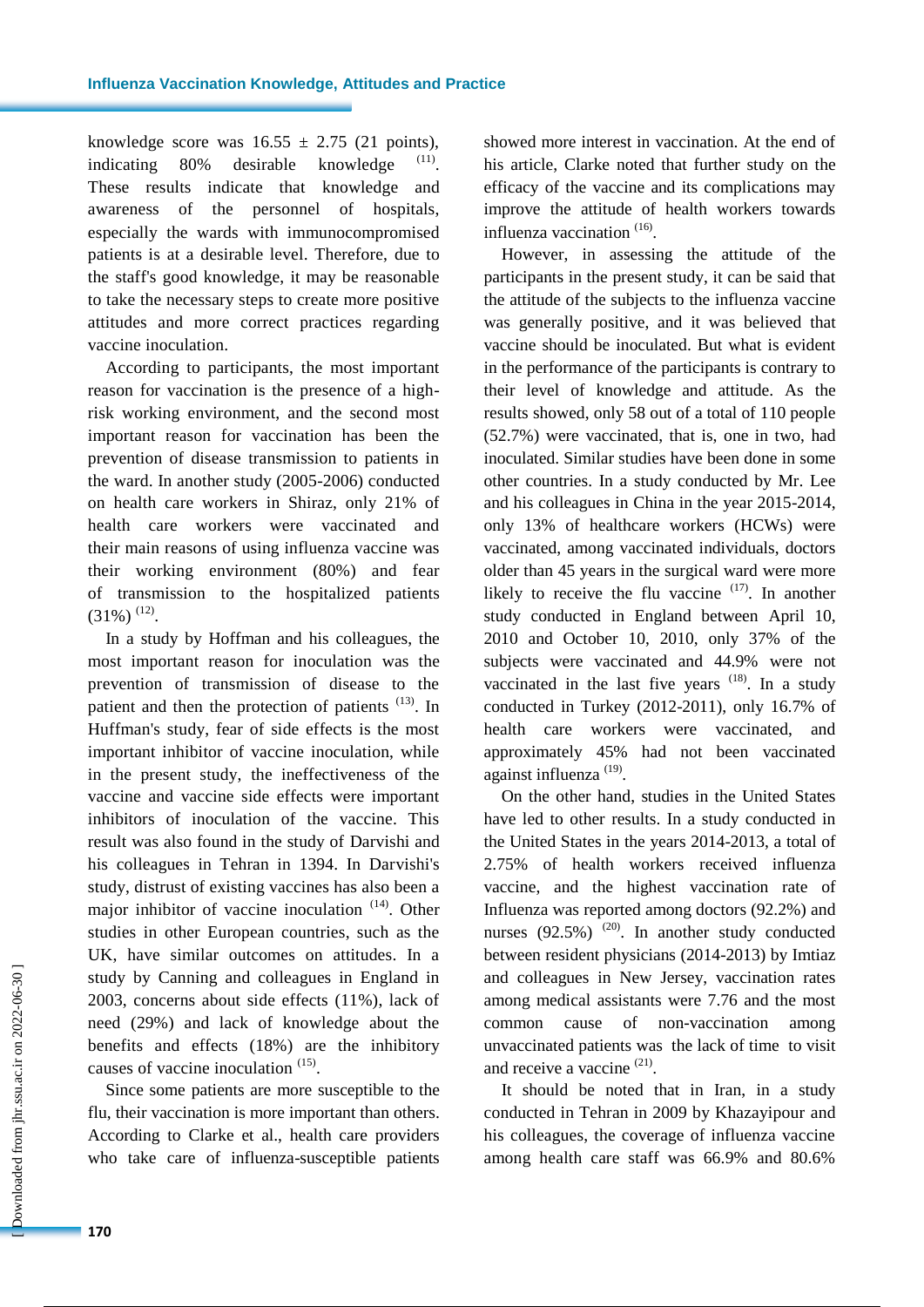were already vaccinated, and 65.4% of the people expressed their desire to receive the vaccine next year. 51.4% mentioned the positive effect of the vaccine as a reason for their desire, and 23.1% expressed the adverse effect of the vaccine as the reason for the lack of willingness to vaccinate  $(22)$ .

# **Conclusion**

Therefore, it may be concluded that by informing and following other countries and regions with higher vaccine rates, we might be able to promote the status of vaccination everywhere in the country.

This paper is the outcome of thesis number 396192 which was supported by Isfahan University of Medical Sciences. We thank all our colleagues from infectious diseases and tropical medicine research center in Isafahan University of Medical Sciences, who provided insight and expertise that greatly, assisted us in this study. The authors of this article would also like to thank all the staffs of Seyyedo Shohada, Al-Zahra and Noor hospitals in Isfahan who kindly cooperated in this study.

# **Conflict of interest**

Authors declare that they have no conflict of interest in this study.

# **Acknowledgments**

# **References**

1. World Health Organization. Influenza vaccines. WHO position paper. Weekly epidemiological record. 2005; 80 (33): 279-287. Available at: URL: <http://www.who.int/wer/2005/wer8033.pdf?ua=1>. Accessed 22 Sep, 2018.

2. World Health Organization. Vaccines against influenza WHO position paper November 2012. Weekly Epidemiological Record. 2012; 87(47): 461–476. Available at: URL: <http://www.who.int/wer/2012/wer8747.pdf?ua=1>. Accessed 22 Sep, 2018.

3. Sobhanian S, Pourahmad M, Jafarzadeh A, et al. The prophylactic effect of honey on common cold. Quran and Medicine. 2014; 3(1).

4. Loeb M, Singh PK, Fox J, et al. Longitudinal study of influenza molecular viral shedding in Hutterite communities. The Journal of Infectious Diseases. 2012; 206(7): 1078-1084.

5. Killingley B, Nguyen-Van-Tam J. Routes of influenza transmission. Influenza and Other Respiratory Viruses. 2013; 7(s2): 42-51.

6. Haworth E, Barasheed O, Memish ZA, et al. Prevention of influenza at Hajj: applications for mass gatherings. Journal of the Royal Society of Medicine. 2013; 106(6): 215-223.

7. Cooksley CD, Avritscher EB, Bekele BN, et al. Epidemiology and outcomes of serious influenza related infections in the cancer population. Cancer: Interdisciplinary International Journal of the American Cancer Society. 2005; 104(3): 618-628.

8. Salgado CD, Farr BM, Hall KK, et al. Influenza in the acute hospital setting. The Lancet Infectious Diseases. 2002; 2(3): 145-155.

9. Noah DL, Noah JW. Adapting global influenza management strategies to address emerging viruses. American Journal of Physiology-Lung Cellular and Molecular Physiology. 2013; 305(2): L108-L17.

10. Meidani M, Rostami M, Dehghani F. Why coverage of influenza vaccine is not enough in patients receiving chemotherapy?. International Journal of Preventive Medicine. 2011; 2(3): 186-187.

11. Honarvar B, Sara A, Karam TB. Influenza immunization status of public hospitals' staff in Shiraz,Southern Iran. Iran Occupational Health Journal. 2012 9(1):37-44.[Persian]

12. Askarian M, Khazaeipour Z, McLaws M-L. Facilitators for influenza vaccination uptake in nurses at the Shiraz University of Medical Sciences. Public Health. 2011;125(8):512-517.

13. Hofmann F, Ferracin C, Marsh G, et al. Influenza vaccination of healthcare workers: a literature review of attitudes and beliefs. Infection. 2006; 34(3): 142-147.

14. Darvishi. M, Hajiparvaneh R, Mohammadi M, et al. Barriers and motivators factors effecting influenza vaccination uptake among healthcare workers. Medical Sciences. 2017; 27 (3): 217-221.